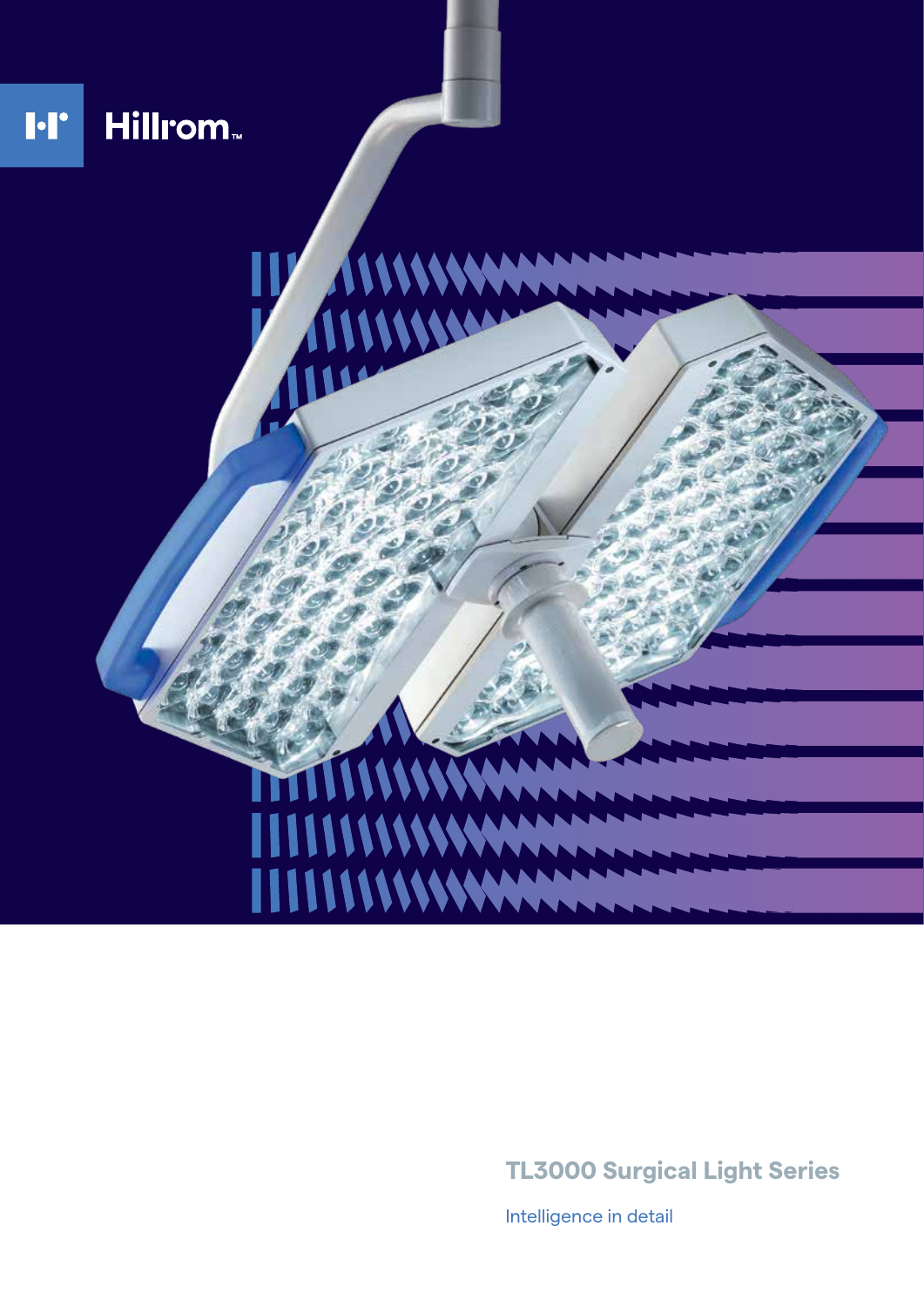### **ARP A**  $\blacksquare$

# **OPTIMAL AND ECONOMICAL PERFORMANCE**



**Optional integration: the innovative Camera System for documentation, teaching and research.**

### **MORE THAN JUST A SURGICAL LIGHT**

The TL3000 Surgical Light is compatible with the TV HD Camera portfolio and offers users all the benefits of a reliable camera solution.

TL3000 Surgical Light was developed for flexible deployment and is the ideal complement to other products from the diverse Hillrom portfolio. TL3000 Surgical Light is used mainly in emergency departments, trauma bays, ICUs, and labor wards.



**Easy to move and position, due to the lightweight light head.**

### **FLEXIBLE IN ALL SITUATIONS**

When time is of the essence, you can rely on the TL3000 Surgical Light. Simple to use and lightweight, the light can be easily positioned and adapted to meet the requirements of the procedure or operation. As a ceiling-mounted, wall-mounted or mobile solution, the TL3000 Surgical Light is able to accommodate any situation.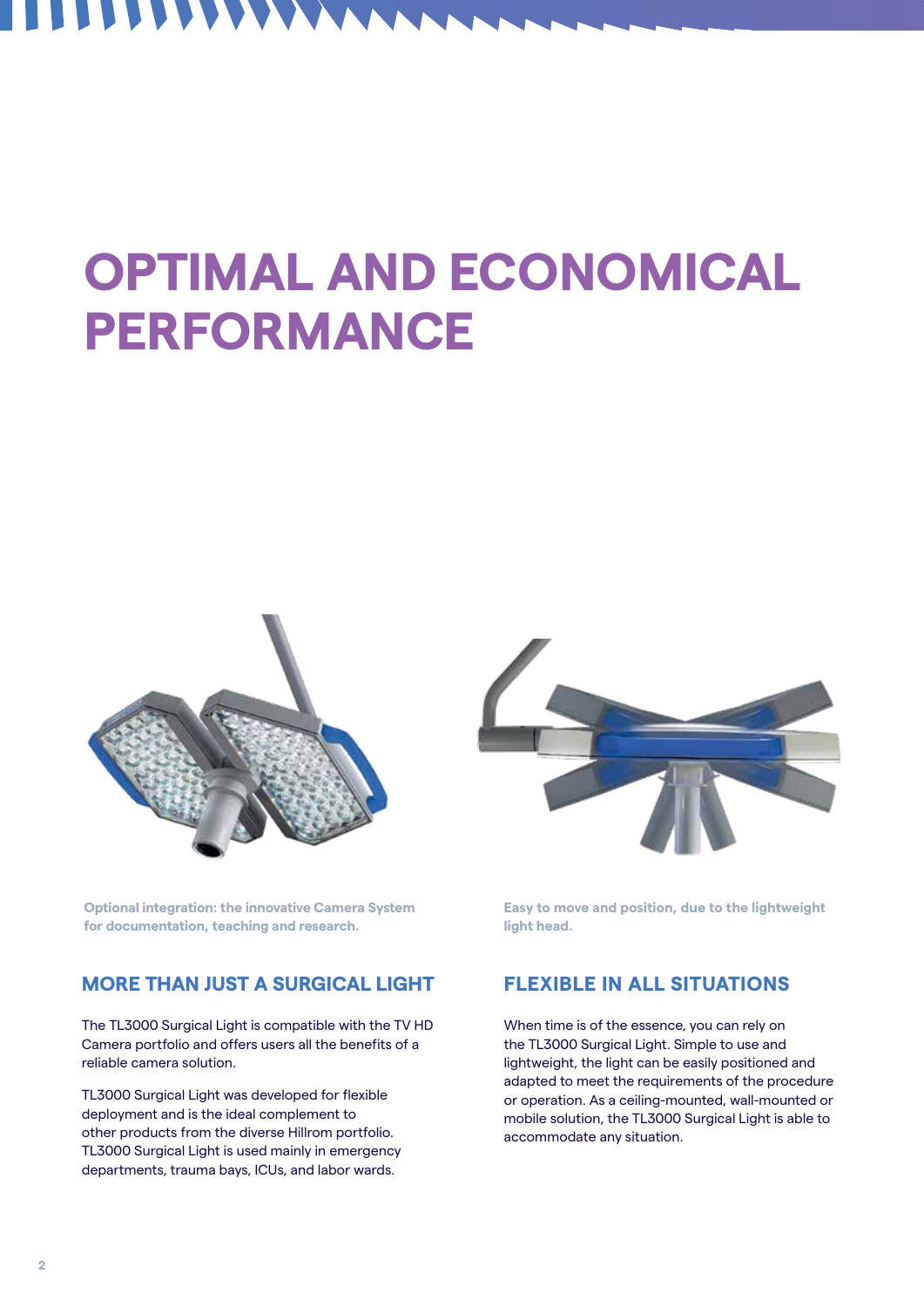### A product is only as good as its ability to meet its user's requirements. Hillrom understands how to successfully implement this when developing its products. TL3000 Surgical Light is Hillrom's reliable, adaptable solution for the standard OR lighting segment. It combines high power with economy and is both highly effective and highly adaptable. The OR light for flexible use in emergency theaters, trauma centers, and specialty outpatient clinics and units.





**The multi-lens matrix optimizes illumination. Wall-mounted version of the TL3000 Surgical Light.**

### **OPTIMAL LIGHTING CONDITIONS**

The optical lighting system with a highly sophisticated multi-lens matrix provides for outstanding distribution of the emitted light, and ensures homogeneous light quality for both shallow and deep-cavity procedures. The arrangement of the LED elements and their orientation within the light head eliminates the need for readjustment during surgical procedures.

### **A WISE INVESTMENT**

As an efficient Surgical Light, TL3000 bridges the gap between uncompromising light output and cost-effectiveness, providing clear added value over older lighting technologies such as halogen or gas discharge/high-intensity discharge (HID). The energy efficiency and durability of the LED light heads also make the TL3000 Surgical Light more environmentally friendly.